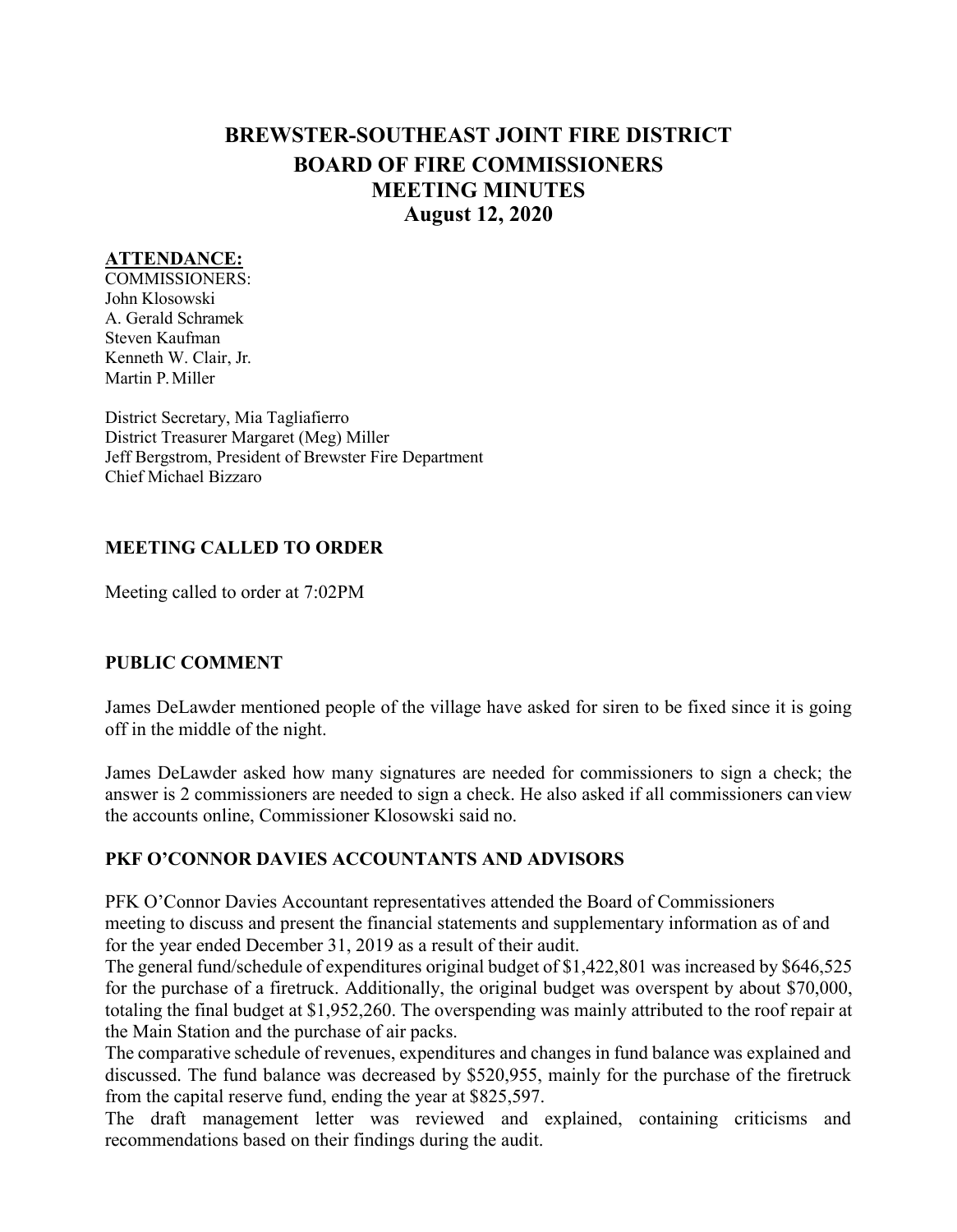#### **APPROVAL OF MEETING MINUTES**

A Motion was made to approve the minutes of July 8th, 2020 by Commissioner Clair, 2nd by Commissioner Miller. Motion carried unanimously.

### **ACCEPTANCE OF BILLS/VOUCHERS**

All bills and vouchers were reviewed. A motion to approve the bills and vouchers was made by Commissioner Miller, 2nd by Commissioner Clair. Motion carried unanimously.

#### **CORRESPONDENCE**

All correspondence was read by Mia Tagliafierro, District Secretary. Commissioner Schramek received a letter of resignation that was delivered to him from the Department President, Commissioner Schramek also received a phone call from Assemblyman Kevin Byrne. His staff inadvertently put out a notice for a "shed the meds" program, to be held at the Main Station, parking lot August 24, 2020 from 10am to 1pm. It was mailed throughout Brewster and Patterson, and it was his staff's oversight, they would only be using the parking lot to do a drive by drop off of the medications. The Board is all in agreement to authorize Assemblyman Kevin Byrne to use the parking lot on August 24, 2020 from 10am to 1pm for the "Shed the Meds" program.

# **COMPUTER/COMMUNICATIONS/RADIOS**

Comcast issues continue at Station One. Commissioner Miller tried to have the modem updated at the main station but A-1 said the issue is only at Station One. Commissioner Schramek said that Supervisor Hay assured him that when the contract is expired, he will voice our concerns with the service when it is time to renegotiate.

# **FACILITIES**

The generator at the Main Station was in need of repair right before the storm hit, the battery blew since it was overcharged, but it has been replaced. The issue with the air conditioner at the main house is out of the 4 units in the main meeting room, 2 units need new compressors. Service is going to come out to analyze.

# **FIRE AND EMS EQUIPMENT**

Bail outs are in and being inventoried.

Face pieces also came in but they sent all mediums, not larges. They will be sent back to MES. Brief discussion regarding using different vendors due to incorrect orders.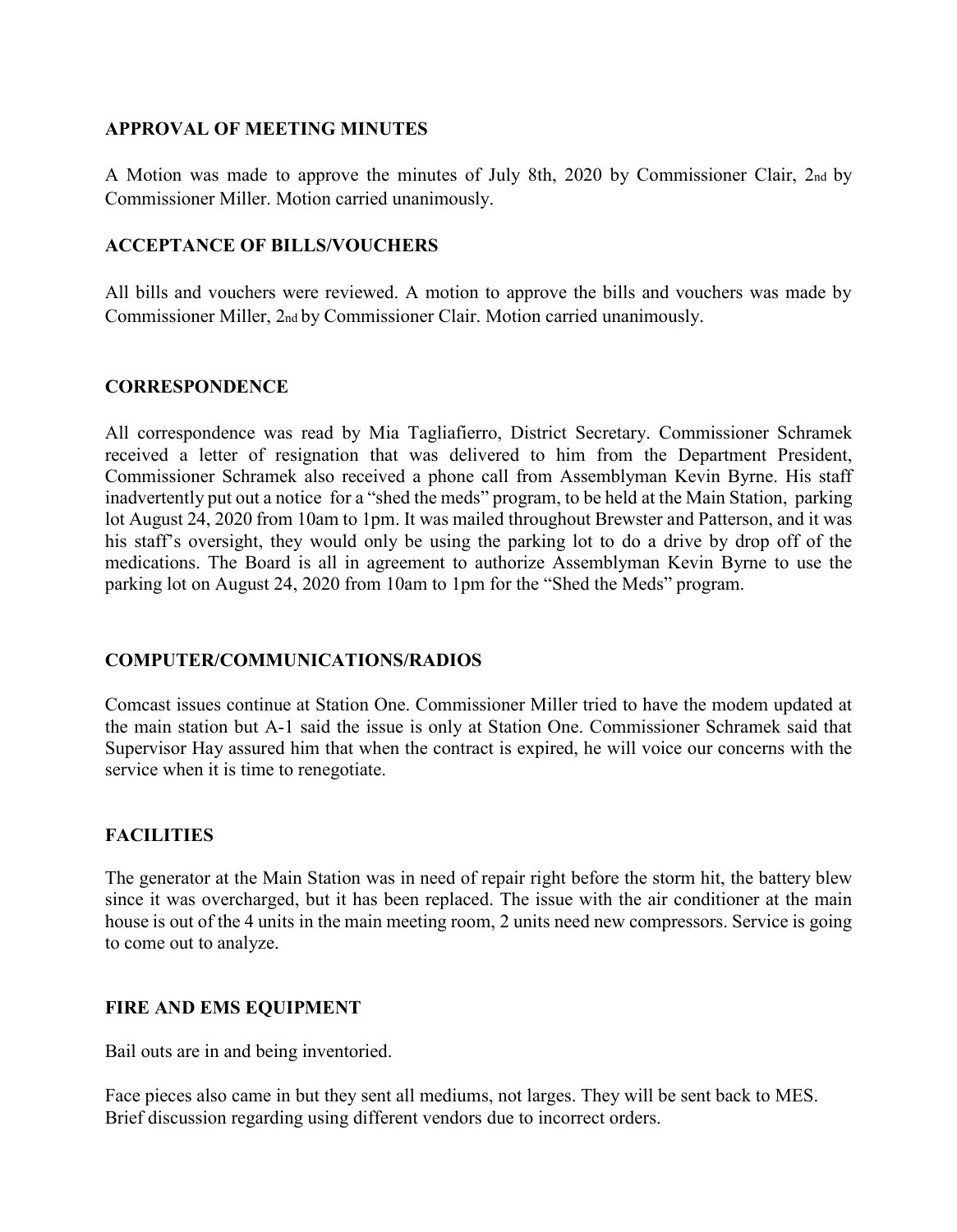#### **FIRE ROADS**

No progress has been made.

#### **FIRE PREVENTION**

Nothing to report.

#### **INSURANCE CLAIMS/VFBL**

Nothing to report

# **LEGAL CONTACT/REPORTS**

Attorney Liguori has drafted the Action to Quiet Title regarding Milltown property and will circulate a copy for Commissioners' review and signatures.

#### **LOSAP**

Commissioner Kaufman reports everything is going well.

# **OSHA MANDATES**

Nothing to report.

# **VEHICLE MAINTENANCE**

| Vehicle    | $\beta$ eginning<br>Mileage | Ending Mileage | Total<br>Mileage | Monthly Work Performed |
|------------|-----------------------------|----------------|------------------|------------------------|
| $ 11-1-1 $ | 64,888                      | 65,125         | 237              |                        |
| $ 11-1-2 $ | 40,292                      | 40,893         | 601              |                        |
| $ 11-1-3 $ |                             |                |                  |                        |

11-2-3 is out of service for antifreeze and overheating, scheduled for repair next Tuesday;

11-6-1 is out of service. Scheduled for repair next Tuesday;

11-2-5 is back in service; and

11-8-3 needs an inspection.

All insurance cards have been updated and put into the vehicles.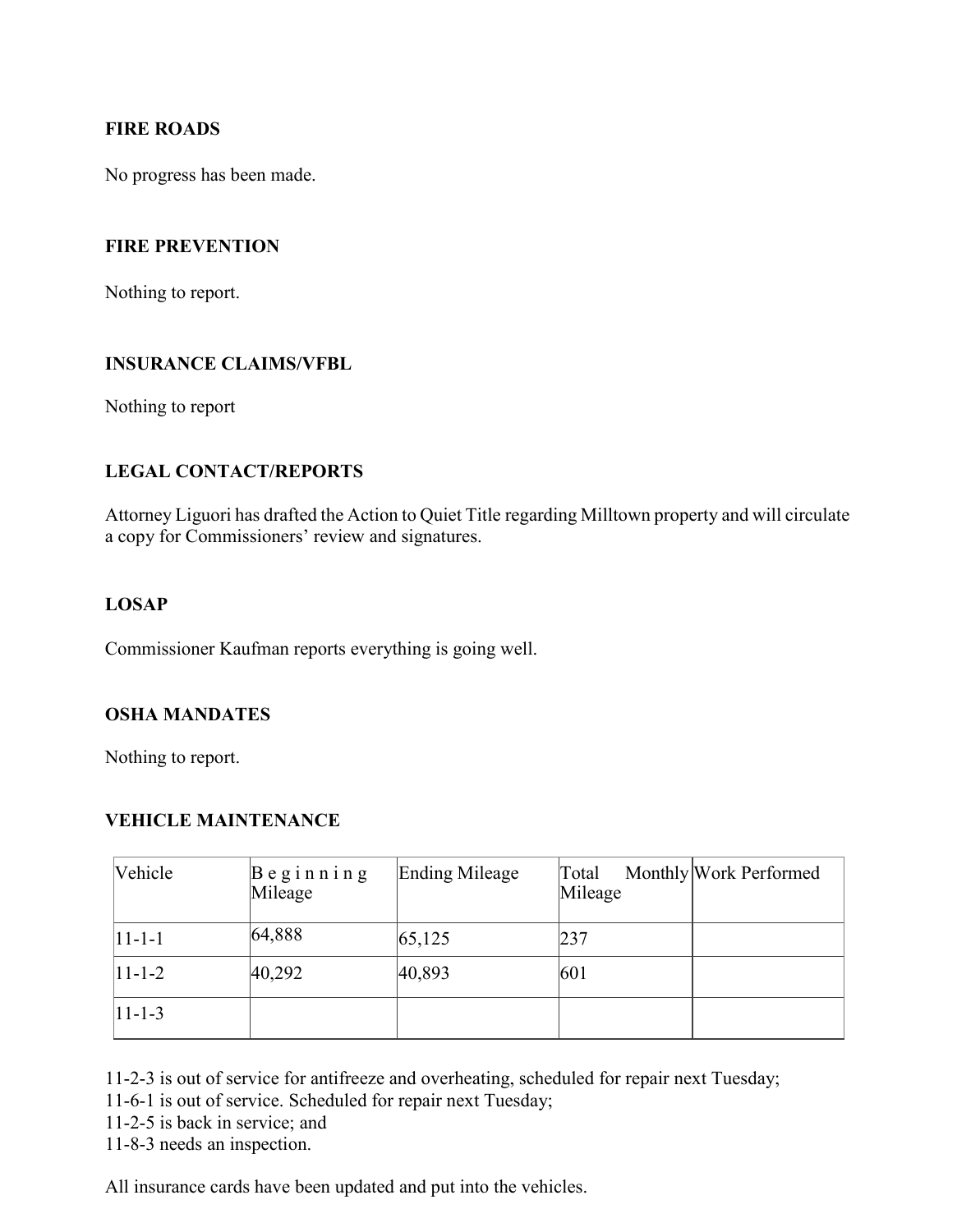# **RECRUITMENT AND RETENTION**

Discussion regarding Hispanic members that have enrolled in certain programs, but due to language barrier they are unable to complete the exams. Discussion regarding same.

# **CHIEF'S REPORT**

Chief had a request from Lieutenant for use of truck (most likely 11-4-2) for his wedding photos. All commissioners approved.

The Chief reported that some members have been coming to cover calls, but a lot have been afraid to come in due to covid-19. The Chief is trying to come up with an incentive to try to get more members to come down and maybe bring in new members. Commissioner Miller suggestsreaching out to members who have been inactive/unresponsive during the pandemic.

The Chief stated that he a member had a request regarding a face piece that has corrective lenses in it.

# **EMS**

Nothing to report.

# **FUTURE CAPITAL PROJECTS**

Nothing to report.

# **NEW APPARATUS 11-8-1**

Nothing to report.

# **TRAVEL AND TRAINING**

Nothing to report.

# **ADP PAYROLL**

Nothing to report.